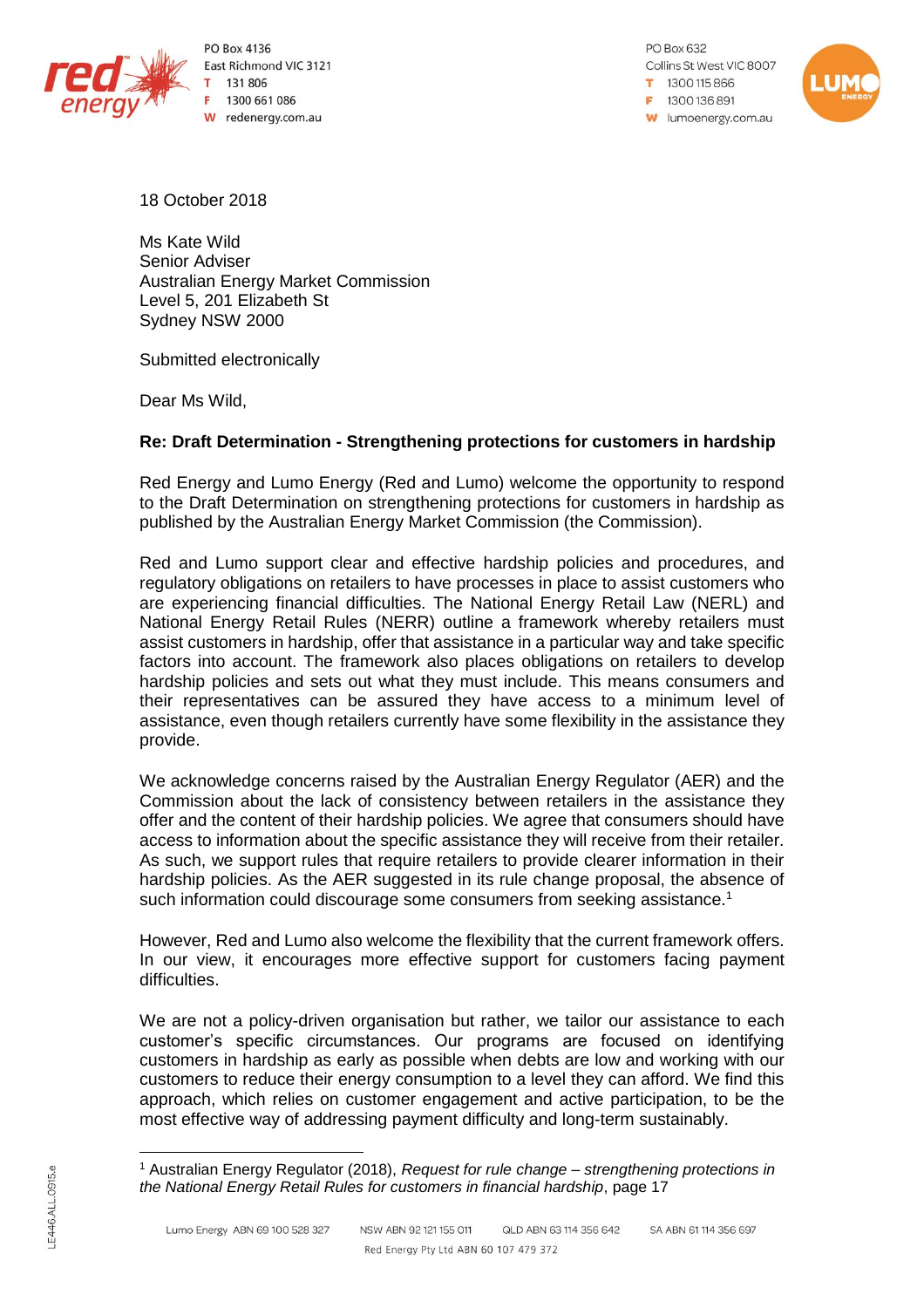



While it was released almost 12 months ago, the AER's most recent Annual Report on Compliance and Performance of the Retail Energy Market found that both Red and Lumo are industry leaders in the early identification of payment difficulty. It found that 84% and 83% respectively of customers entering our hardship programs held debts of less than  $$500.<sup>2</sup>$ 

Ongoing assistance should be a collaborative process, with a customer participating in discussions and agreeing to or proposing an arrangement that they can meet. Payment plans and the underlying retail contract should reflect each customer's individual circumstances.

The move towards a more prescriptive or Pro-forma type approach to the regulation of hardship potentially comes at a cost to consumers and retailers. In our view, retailers could be limited in how they address hardship or have less flexibility to adapt their processes and policies to changing circumstances. For example, a retailer might be compelled to offer assistance in a form and/or at a time that doesn't suit their customers' preferences. Retailers may also find that some forms of support are more effective than others or that customers like to receive information about the support they can access and how they are personally tracking in a particular way. This is why we support the current approach and we encourage the Commission to take this potential trade-off into account as it finalises the rule.

All retailers should be able to offer a minimum level of support consistent with the objectives of the NERL and NERR and in a form that aligns with their broader practices and strategies. We consider that it is consistency in the application of support to customers, irrespective of the wording of the hardship policy that must be a key objective of regulatory policy in this space. Consistent wording across policies may simply shift the AER's monitoring and enforcement costs to retailers, who have to make significant changes to systems and processes to comply with a prescribed approach.

# **Standard statements**

We welcome the Commission's decision not to include '*any matter that the AER considers necessary for inclusion in the customer hardship policy guidelines*' in the draft rule, which the AER initially requested. However, the draft determination picks up the AER's proposal to rely on standardised statements.

We argued in our submission to the consultation paper that we do not support the AER having discretionary powers to determine *how* retailers must comply and this seems the likely consequence of including standard statements. We continue to hold this view, particularly with the release of the first draft of the AER's standard statements.

The draft statements prescribe how retailers will admit consumers to their hardship programs, how a retailer will engage with a consumer once admitted, and the basis for payment plans. Greater prescription through these statements implies more of a topdown approach where a consumer is relatively passive and could just step through the prescribed forms of assistance. This includes immediate referral to a retailer's hardship team if certain events occur. Some consumers may strongly object to this and it could discourage, rather than promote engagement.

 $\overline{a}$ 

<sup>2</sup> Australian Energy Regulator (2017*), Annual Report on Compliance and Performance of the Retail Energy Market 2016-17*, page 37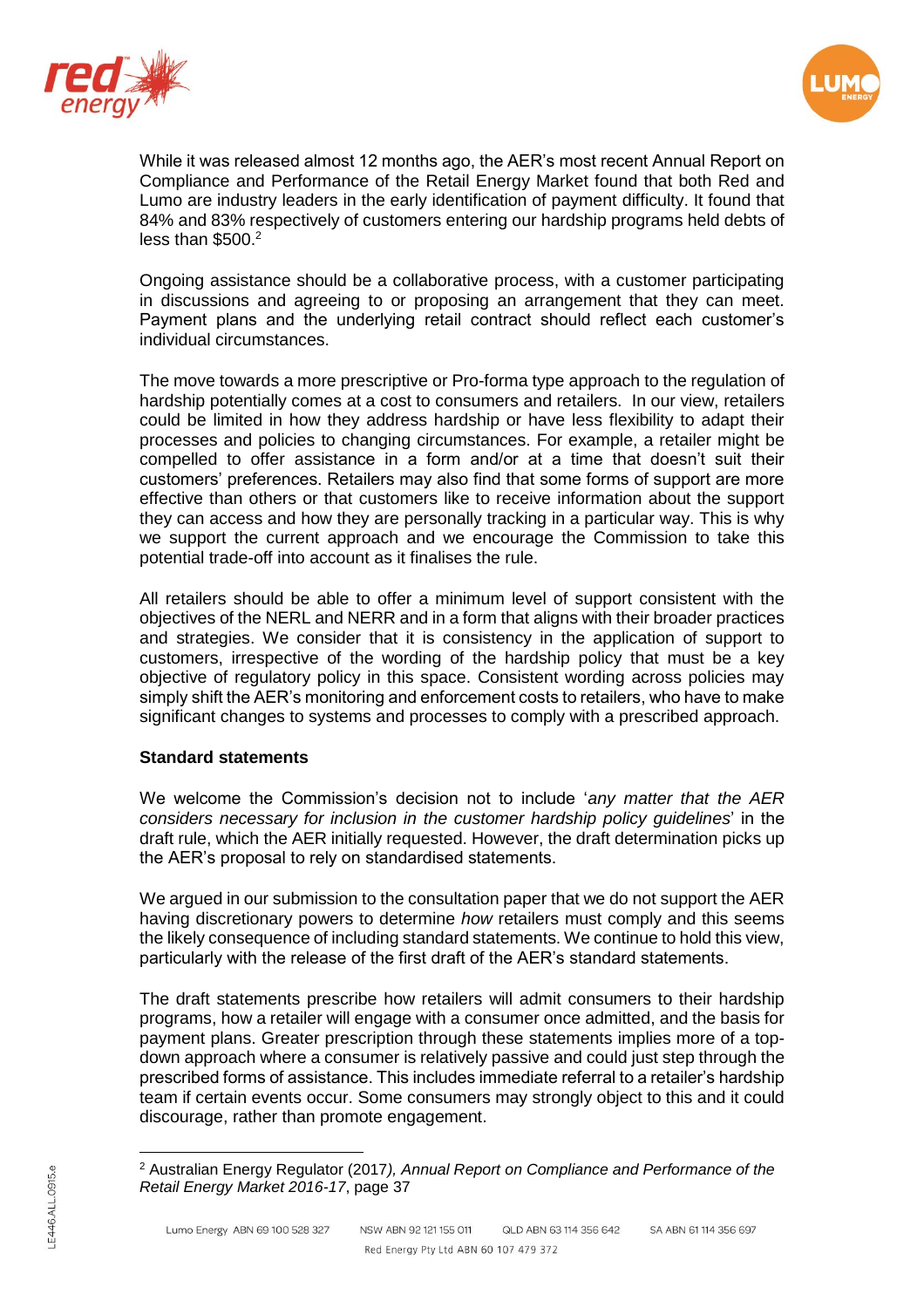



To illustrate, the first draft of the standard statements identifies a 'significant increase in energy usage for your household size' as a reason to immediately refer a consumer to a hardship team. However, this could simply be due to a change in a customer's personal circumstances (e.g. expanded family size) or installation of an appliance such as a pool pump or air conditioner.

Similarly, payment of an energy bill with a government-funded concession is not prima facie evidence of hardship or payment difficulty. In Queensland, for example, electricity and gas rebates are not means tested.

This model is a significant departure from the current framework and in our view, would not set customers on a sustainable path with respect to their energy payments (for the reasons discussed above).

As noted, the AER and Commission also suggest that greater prescription - through standardised statements - is necessary for it to administer the hardship framework more effectively and efficiently. This is important but shouldn't be the starting point for establishing an effective hardship framework, particularly as it could come at the cost of less effective assistance.

Further, we note that the AER and Commission are hardwiring the requirement for every hardship policy to contain 'standard statements'. These statements are currently untested and may result in unintended consequences in the future that might have a negative impact on consumers. We do not support locking in a very prescriptive and rigid regulatory model for hardship support. This approach binds the AER to standard statements and it would need to propose a rule change if it wanted to move away from a more prescriptive model if it found that it does not produce better customer outcomes.

We recommend the Commission reconsider the drafting of rule 75A(2)(b) to remove or limit the reference to standard statements. This wouldn't prevent the AER from being more prescriptive or requiring more detail from retailers in its forthcoming Hardship Guideline. Options include:

- A more general requirement in the NERR or Hardship Guideline for retailers to include more detail in their hardship policies for the purpose of allowing the AER to assess compliance and to inform customers of their rights and entitlements.
	- o This could take the form of the Australian Energy Council's suggestion for retailers to make clear and actionable statements in their hardship policies.
	- o Alternatively, rule 75A(2)(b) could make direct reference to information that is required for retailers to meet their obligations under rule 75B(1)(b).
- Australian Energy Council's suggestion to limit the scope of standard statements to areas where retailers' obligations in the NERL are administrative or straightforward, rather than where the NERL places the obligation on the retailers use their discretion to determine the level of assistance they will offer.